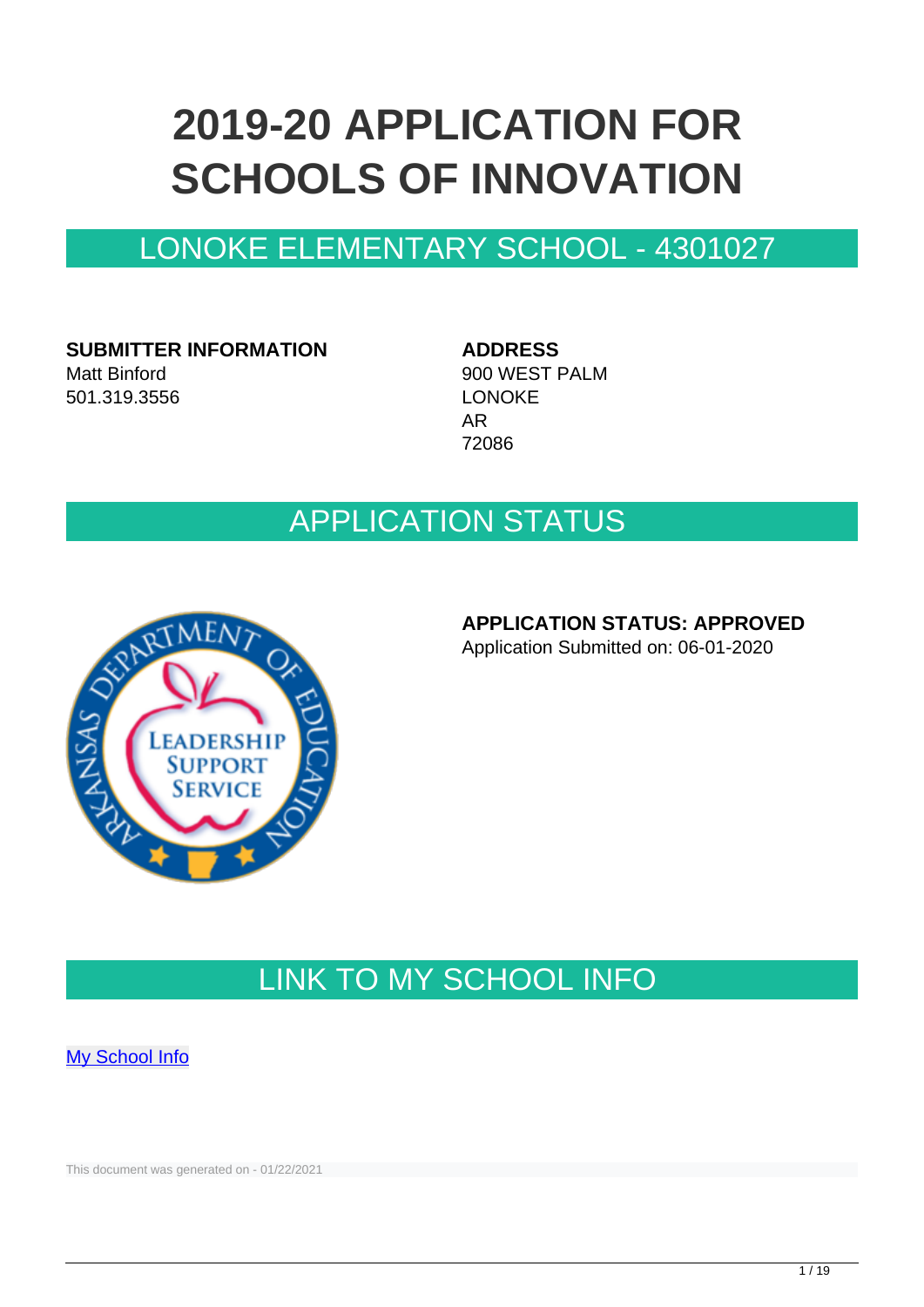## **SECTION 1:** INNOVATION PLANS

## **Narrative Description of the Innovation Plan**

Lonoke Elementary School a Future School of Innovation

Lonoke School District is nestled in rural central Arkansas right off I-40. The district is composed of 1702 students, 60 of those being pre-k students. Our district is 67.3% free/reduced lunch. All 4 of our campuses have a C letter grade. We are accustomed to a very traditional style of learning, however, we know our students dont always learn in traditional ways. We also know we are preparing our students for careers that have not been created. Our rural location makes some of our largest employers in the agriculture and manufacturing industries. Currently our students are only being exposed to a traditional model of school, which promotes college. With only 33% of our high school seniors going to college from the 2019 graduating class, we want to expose the greater population of our students to opportunities outside our district walls and into fields that will broaden their horizons. Many of our students district wide live in poverty, and have minimal connections to career pathways through career mentors. We aspire to spark passion in our students at an early age in pathways that will lead them to success. By giving our students K-12 opportunities to show mastery on skills, exposure to careers, skills to be gainfully employed, and connections to those in the fields, we are confident we will be graduating students that are ready to be productive members of our community.

Lonoke Elementary currently educates 374 students, third through fifth grade. We have one ALE Classroom, a Self Contained Classroom, Resource Classrooms, and Intervention rooms. Each child has the opportunity to six electives - media, art, music, input technology, lab, and PE. The number of our students who receive school free and reduced lunch is over 70%. Currently we have one significant provider of mental health services located in our building, four days a week. Our ESSA Score is a 66.06 for a grade of C. Our three largest racial groups are: white - 61.7%, black - 26.1%, and hispanic - 10%. Currently our per student spending is \$8950. On our most current reading report 92/362 students were reading at current grade level. 155/362 students are on grade level in math. Our SPED population is significantly behind the rest of the school on ESSA scoring. The 2019-2020 LES School Improvement Plan is attached.

Lonoke Elementary has been a very traditional school. We have a veteran staff that is well educated and several of our teachers are Nationally Board Certified. All staff are fully certified. We tend to still be teacher driven rather than facilitated. We have started the process of change in the delivery of instruction and learning. We call it Envision. This past August a soft launch was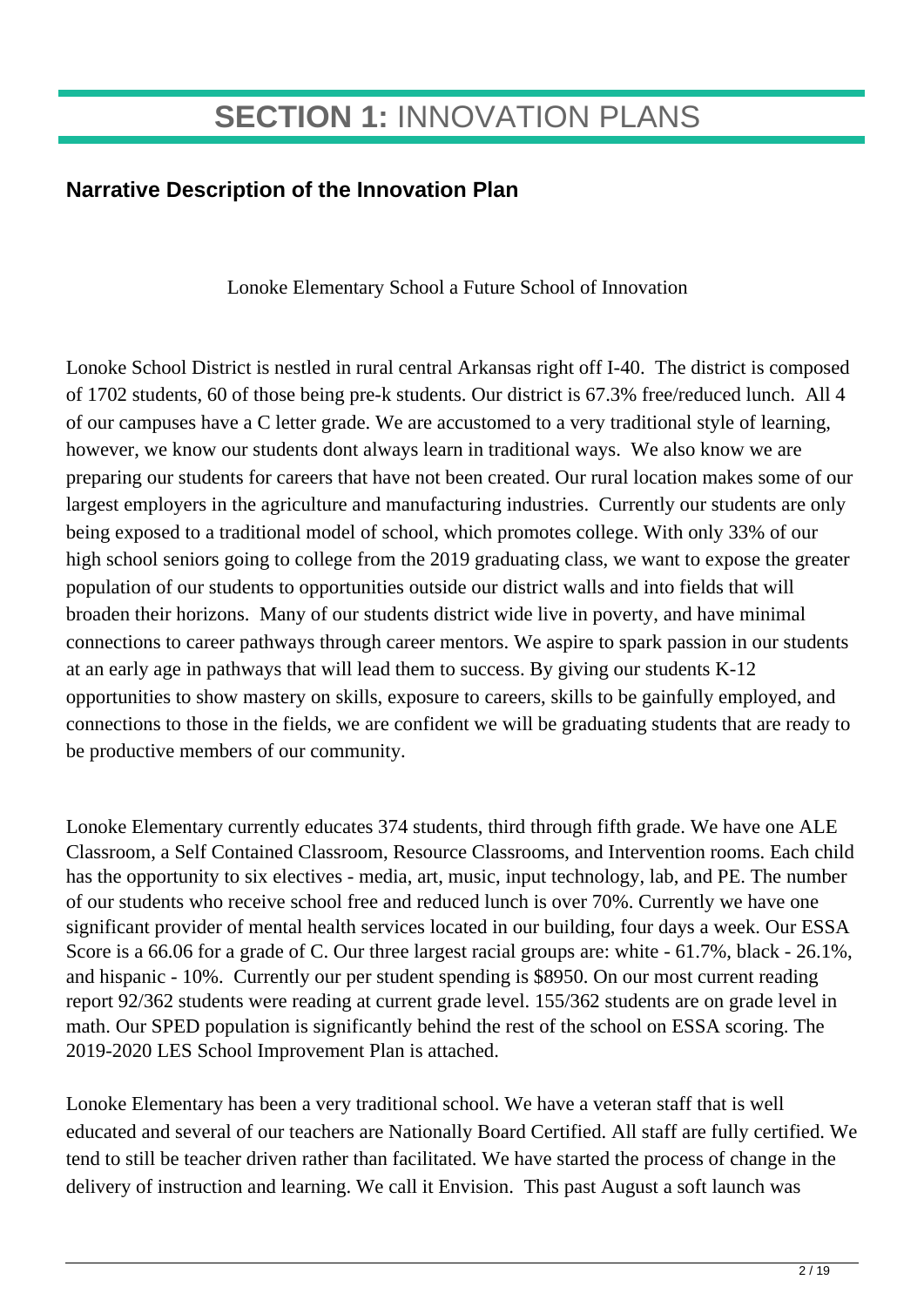initiated, where 50% of our students stayed traditional and 50% began Envision. This was an attempt in moving towards a more learner centered and voiced practice that allows personalization and exploration. We had approximately 180 students sign up for the Envision program for the soft launch. They received additional science programming through our Pitsco labs, more flexible grouping, We did whole homogeneous grouping that allowed for acceleration and remediation for other groups. Teachers volunteered for the roles and parents made the selection. Each midterm we would reevaluate the groupings and tweak the structures of the classes. This year all students will participate in this process. Student interest and voice will be solicited in selecting areas of interest. All students will be exposed to STEM, SEL, and Spanish over the three years at Lonoke Elementary.

#### Rationale:

We are not a C community, staff, or student body! It is critical that we provide programming that is relevant, accessible, and meets the needs of career and college readiness. Our students deserve the innovations to create their best life. While kids are still kids, the challenges they will conquer were not even considered when we were preparing to teach. Most of our students are not going to college, and that is acceptable. However, it makes our practice realign our focus. It is imperative to prepare LES students for the careers and opportunities in Lonoke County. Our collective belief is in our children and their right to a rigorous innovative education.

Lonoke Elementary School is applying to become a School of Innovation to motivate our students by utilizing innovative teaching methods, using student voice and learning pathways through a rigorous standards based curriculum and a personalized learning platform. Our data shows achievement gaps which proves that not all of our students educational needs are being met in their present school experience. We have many students who are falling behind in classroom performance and state mandated testing. These students do not see school as an investment in their education that can aid in future college and career options. Currently, our school is traditionally structured and constrained by educational policy and statutory requirements. This does not provide students the flexibility to attain a personalized, enriched education and give them the experience needed for the real world. We believe that we can address these gaps in three ways:

 We can and will close the achievement gap for our lower achieving students by improving literacy using targeted instruction and innovative approaches.

 We will provide evidence based Social Emotional Learning curriculum K-5 which will focus on soft skills and emotional health for all students. Each student explores strengths and interests. They will learn to work in community and service to others.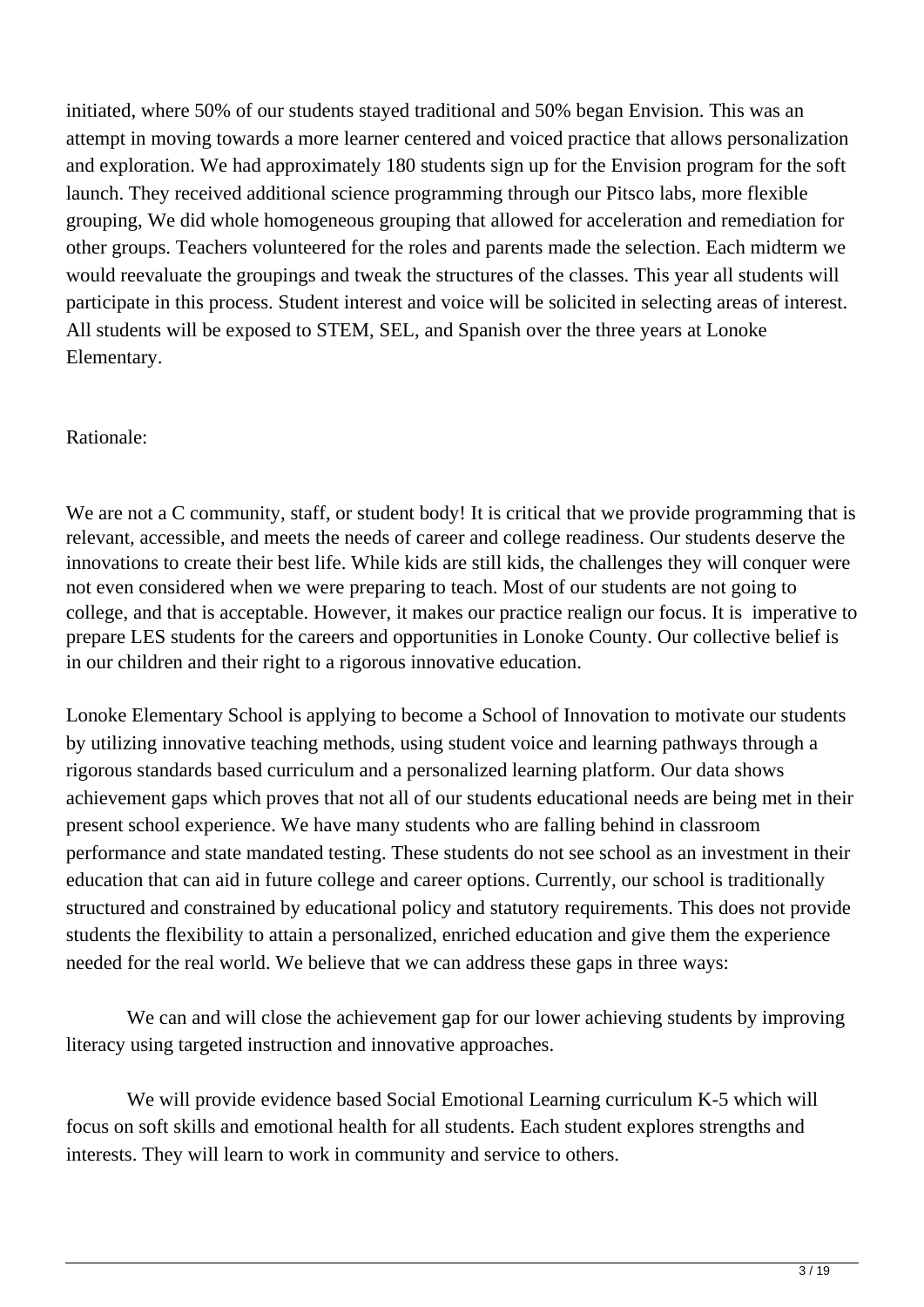We will provide rigorous personalized learning pathways by incorporating flexibility, project-based learning and student choice. Each student will explore career pathways. We will continuously collaborate with the middle school to help service students that have mastered 5th grade standards. We will include local businesses and industries of our agri community.

At Lonoke Elementary School, high performing and low performing students have not made adequate progress. To meet their needs, we must base our instruction on teaching and reaching each individual student. One solution to this problem is implementing rigorous personalized and student choice learning. Personalized learning is tailoring learning for each students strengths, needs, and interests. This includes enabling student voice and choice in what, when, where and how they learn, allowing for flexibility and support that ensures mastery of the highest standards possible. According to research, students who have a choice in their day-to-day schedule are more invested in their education. We intend to use flexible scheduling to help each individual student invest in their personal goals and future. Lonoke Elementary School recognizes that we do not currently have the ability to meet the growing needs of our students. In addition, we also need to provide evidence based social emotional learning for our students. This includes implementing a process in which students will understand and manage emotions, set and achieve positive goals, establish and maintain positive relationships, and make responsible decisions. This in turn creates independent, productive citizens with a healthy self-esteem. Lonoke Elementary School wants to ensure that when each student leaves our campus at the end of their fifth grade year, that we as a staff have seized every opportunity to ensure each childs future and success in our district, as well as their lives beyond K-12. It is our expectations that each student will have exposure to multiple career paths both in white collar and blue collar, technical, and college career pathways. We plan to visit local colleges and bring local technical specialists into our building to expose our students to these opportunities. While not every child will go to college, it is our expectation that every student will have a career. We will ensure these skills are fostered through exposure, modeling, and hands on activities.

As we confront the challenges of the COVID Virus, this process of innovation and personalization has given us a road map for adapting and meeting the needs of each child we serve. Our plan is fluid and resilient. While it is our hope that we open and provide services in person, we also are making contingency plans.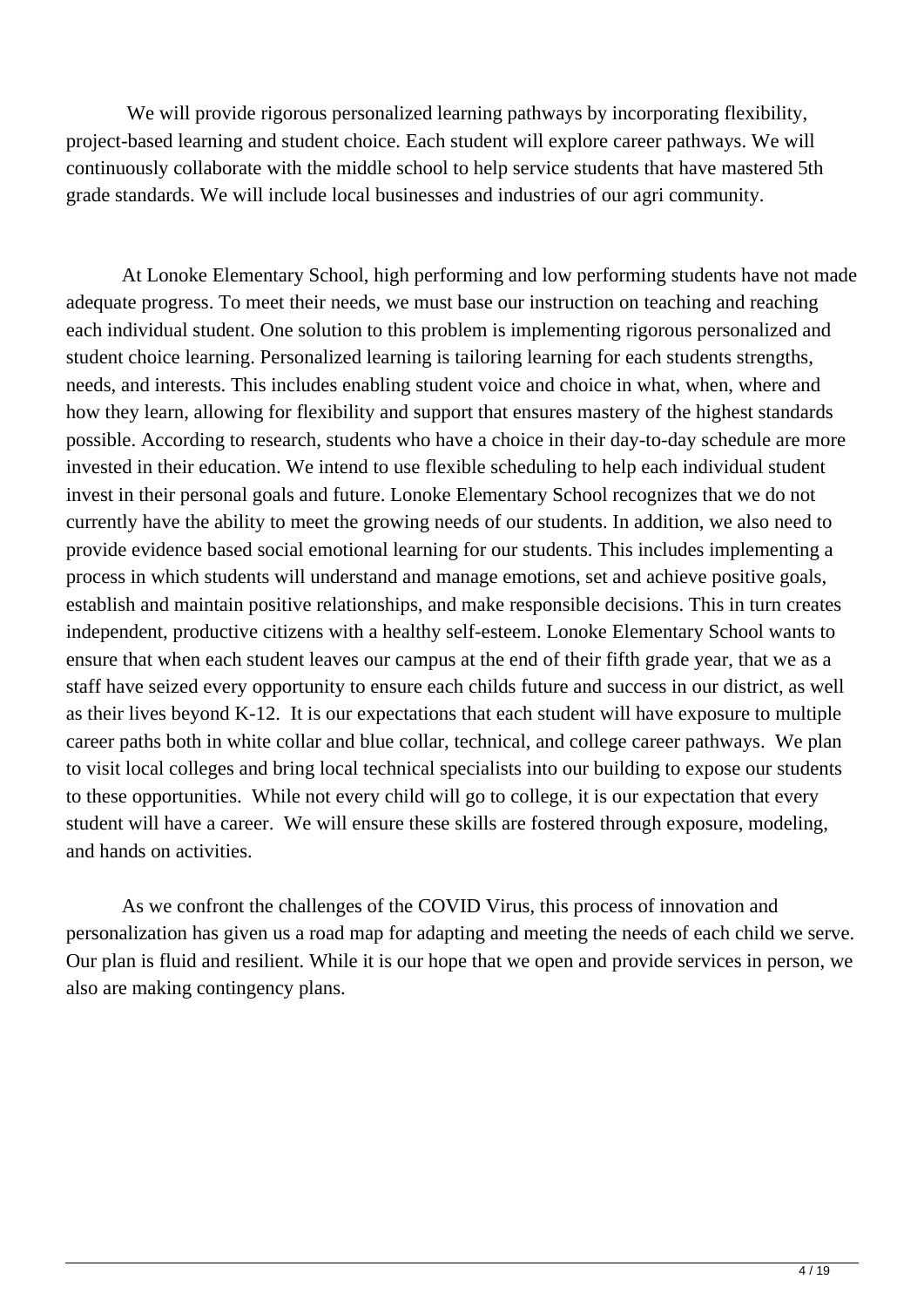**Data Entry Date:** 02/24/20 | **Data Modified Date:** 06/01/20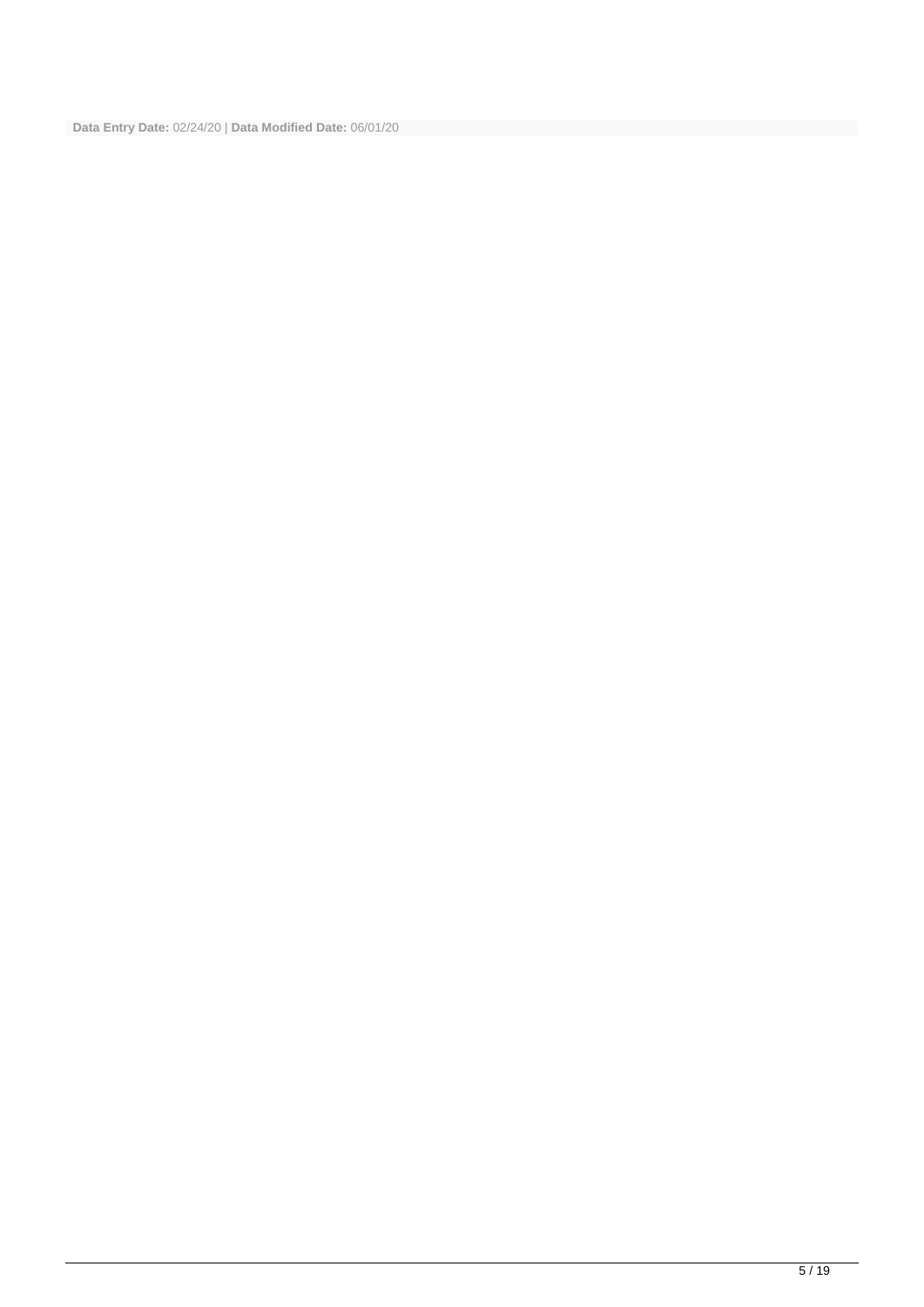## **SECTION 2:** GENERAL QUESTIONS

| <b>Special Conditions ESSA (Check all that</b><br>apply) | <b>Supports and service organizations</b><br>assisting your school. |
|----------------------------------------------------------|---------------------------------------------------------------------|
| <b>Targeted Support and Improvement</b>                  | Arkansas Department of Education (ADE)                              |
|                                                          | Office of Innovation for Education (OIE)                            |
|                                                          | Other $(s)$ - Please list:                                          |
|                                                          | Wilbur D Mills Co-op                                                |
| Link to your School Improvement Plan:                    |                                                                     |

### https://drive.google.com/file/d/1\_c9XGjk\_r-\_dPy1-CbRjGMTyK-J1A3rv/view?ths=true

**Data Entry Date:** 02/24/20 | **Data Modified Date:** 02/24/20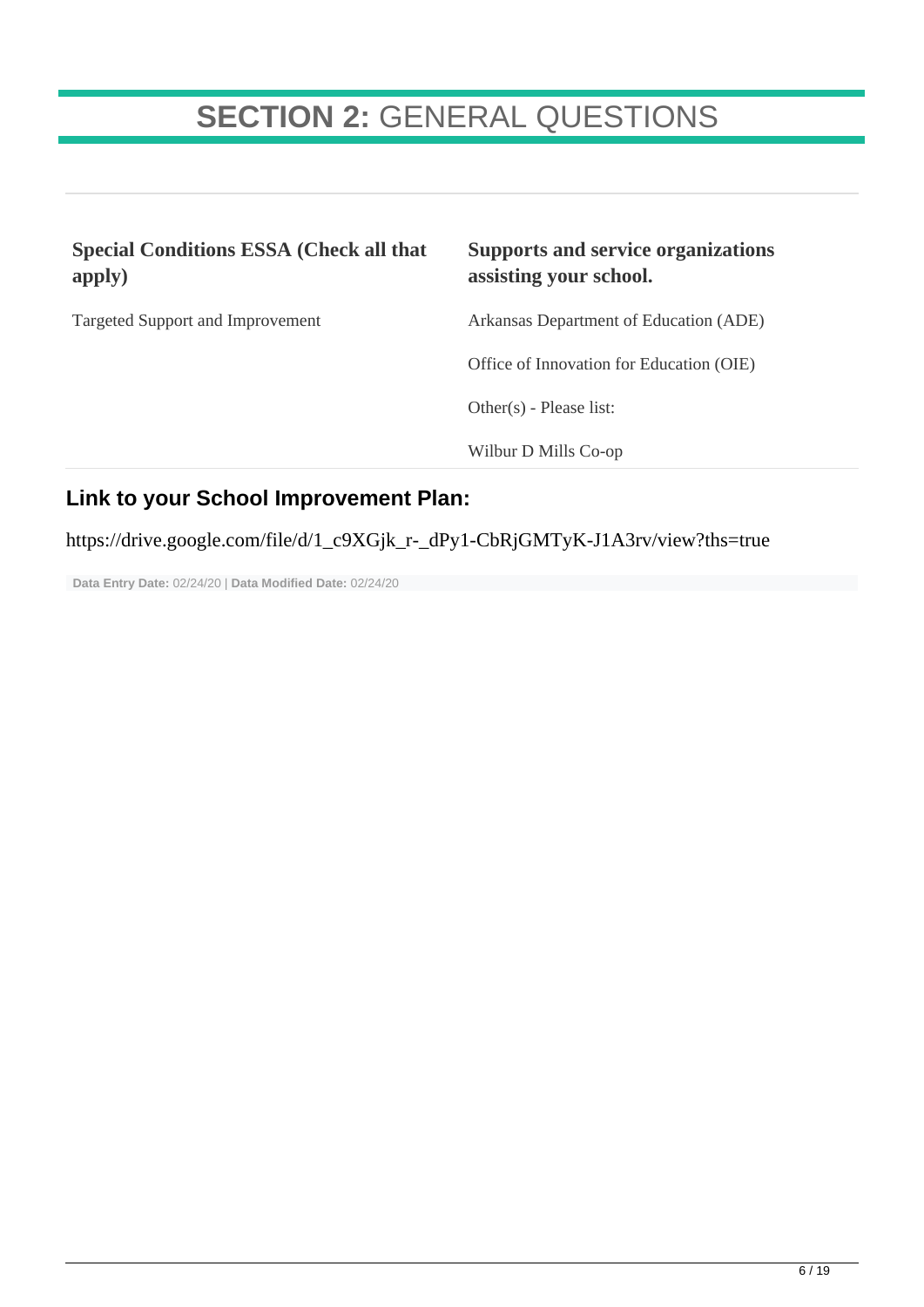## **SECTION 3:** EXPLORING AND LEARNING

### **Exploring and Learning**

We encourage you to work in this section before completing the School of Innovation Plan and Goals. The primary purpose of Exploring and Learning is to build the capacity of stakeholders for the work of innovation up to the submission of the application on April 23, 2019.

| $05/28/2020$ -<br>05/28/2020 | review with ADE for<br>final submission                                                              | School<br>Adminstrator<br>(Number<br>Attended: 3)                  | submit for final approval                                                                                                                                                                                                                                       |
|------------------------------|------------------------------------------------------------------------------------------------------|--------------------------------------------------------------------|-----------------------------------------------------------------------------------------------------------------------------------------------------------------------------------------------------------------------------------------------------------------|
| $05/27/2020$ -<br>05/27/2020 | review plan                                                                                          | School<br>Adminstrator<br>(Number<br>Attended: 2)                  | updated plan for final submission                                                                                                                                                                                                                               |
| $05/14/2020$ -<br>05/14/2020 | Conference call with<br>Marsha to discuss<br>feedback and how we<br>need to proceed with<br>changes. | <b>Certified Staff</b><br>(Number)<br>Attended: 3)                 | We received input from Marsha on how we need to<br>proceed with making changes and updating the<br>information we have already submitted. We will<br>upload necessary documents and add information<br>needed for better understanding of goals and<br>waivers. |
| $04/21/2020$ -<br>04/21/2020 | Zoom meeting to update<br>staff on progress of<br>application.                                       | <b>Certified Staff</b><br>(Number<br>Attended: More<br>than $25$ ) | Discussed some of the activities that we will be<br>implementing and will be discussing more of the<br>application and ideas with staff and parents in the<br>near future.                                                                                      |
| $04/16/2020$ -<br>04/16/2020 | Review feedback and<br>make changes                                                                  |                                                                    |                                                                                                                                                                                                                                                                 |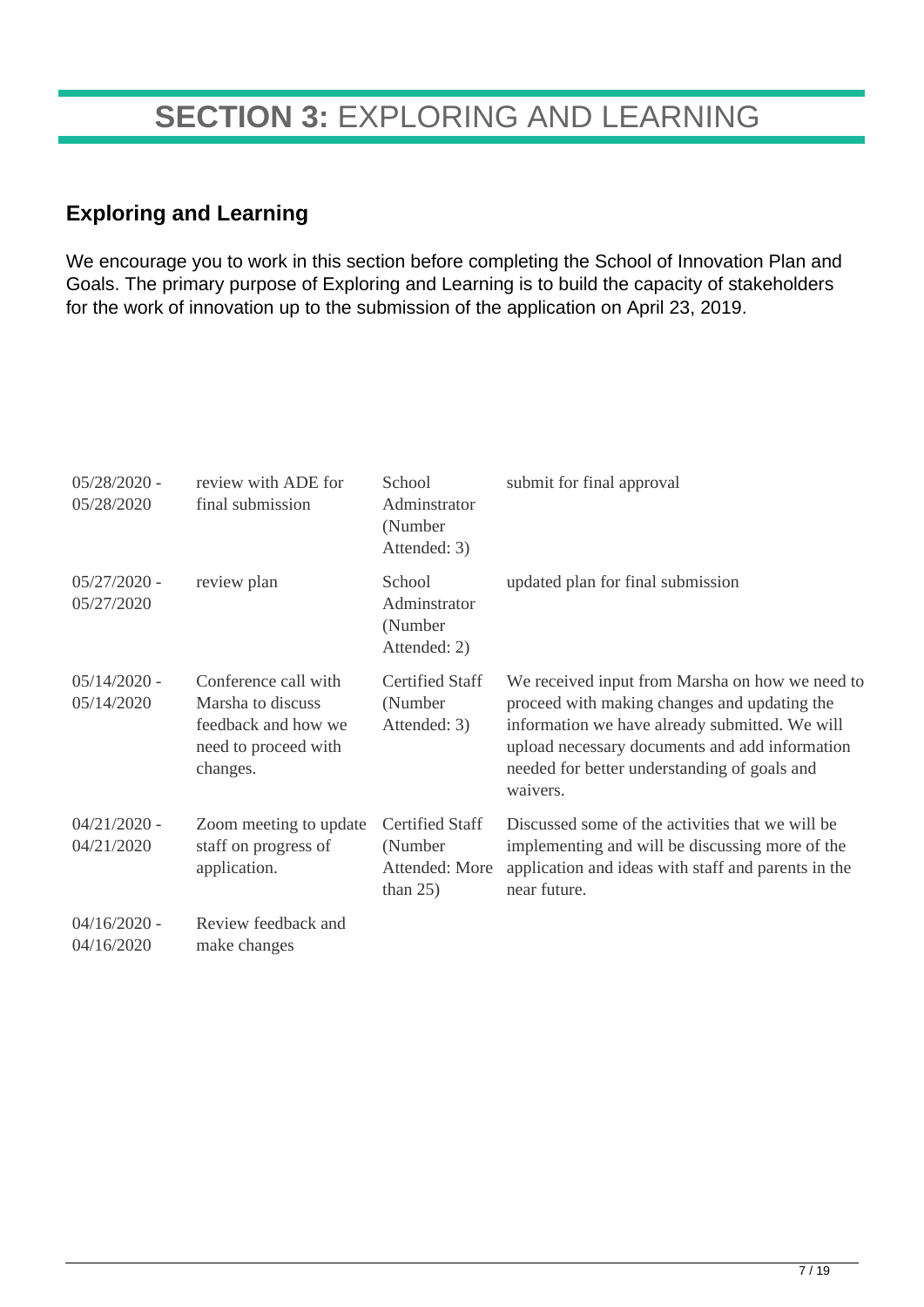## **SECTION 4:** COUNCIL OF INNOVATION

### **Council of Innovation**

The Council of Innovation is composed of a representative group of teachers, classified employees, the building principal or designee, parents, community members, minimum of two (2) students and minority membership in schools with ten percent (10%) or greater minority student population. The council shall generate innovative ideas and proposals and seek diverse ideas from other stakeholders to determine the content of the plan that will be voted on by the school employees.

#### **Minority Representation:** 33.33%

| Name of<br>council member | Representative<br>group       | Council<br>Position | Minority       | Date<br>Elected |
|---------------------------|-------------------------------|---------------------|----------------|-----------------|
| Cheli Zapata              | Parent                        | <b>TBD</b>          | Yes            | 01/17/2020      |
| <b>Emily Southerland</b>  | Teacher                       | <b>TBD</b>          | N <sub>o</sub> | 01/17/2020      |
| <b>Chas Reed</b>          | Teacher                       | <b>TBD</b>          | N <sub>o</sub> | 01/17/2020      |
| Maria Ramirez             | <b>Classified Staff</b>       | <b>TBD</b>          | Yes            | 01/17/2020      |
| <b>Charles Hunter</b>     | <b>School Board</b><br>Member | <b>TBD</b>          | Yes            | 01/17/2020      |
| Dana Horton               | Teacher                       | <b>TBD</b>          | N <sub>o</sub> | 01/17/2020      |
| <b>Chad Gentry</b>        | <b>School Board</b><br>Member | <b>TBD</b>          | N <sub>0</sub> | 01/17/2020      |
| Melissa Edwards           | School Adminstrator           | <b>TBD</b>          | N <sub>o</sub> | 01/17/2020      |
| Consowelo Coleman         | <b>Classified Staff</b>       | <b>TBD</b>          | Yes            | 01/17/2020      |
| <b>Taylor Cole</b>        | Student                       | <b>TBD</b>          | Yes            | 01/17/2020      |
| <b>Matt Boyles</b>        | Community<br>Member           | <b>TBD</b>          | N <sub>o</sub> | 01/17/2020      |
| Janette Boyles            | Parent                        | <b>TBD</b>          | N <sub>o</sub> | 01/17/2020      |
| <b>Matt Binford</b>       | Principal                     | <b>TBD</b>          | N <sub>o</sub> | 01/17/2020      |
| <b>Graham Biles</b>       | Student                       | <b>TBD</b>          | N <sub>o</sub> | 01/17/2020      |
| <b>Elizabeth Anderson</b> | Parent                        | <b>TBD</b>          | N <sub>o</sub> | 01/17/2020      |

**Data Entry Date:** 02/24/20 | **Data Modified Date:** 02/24/20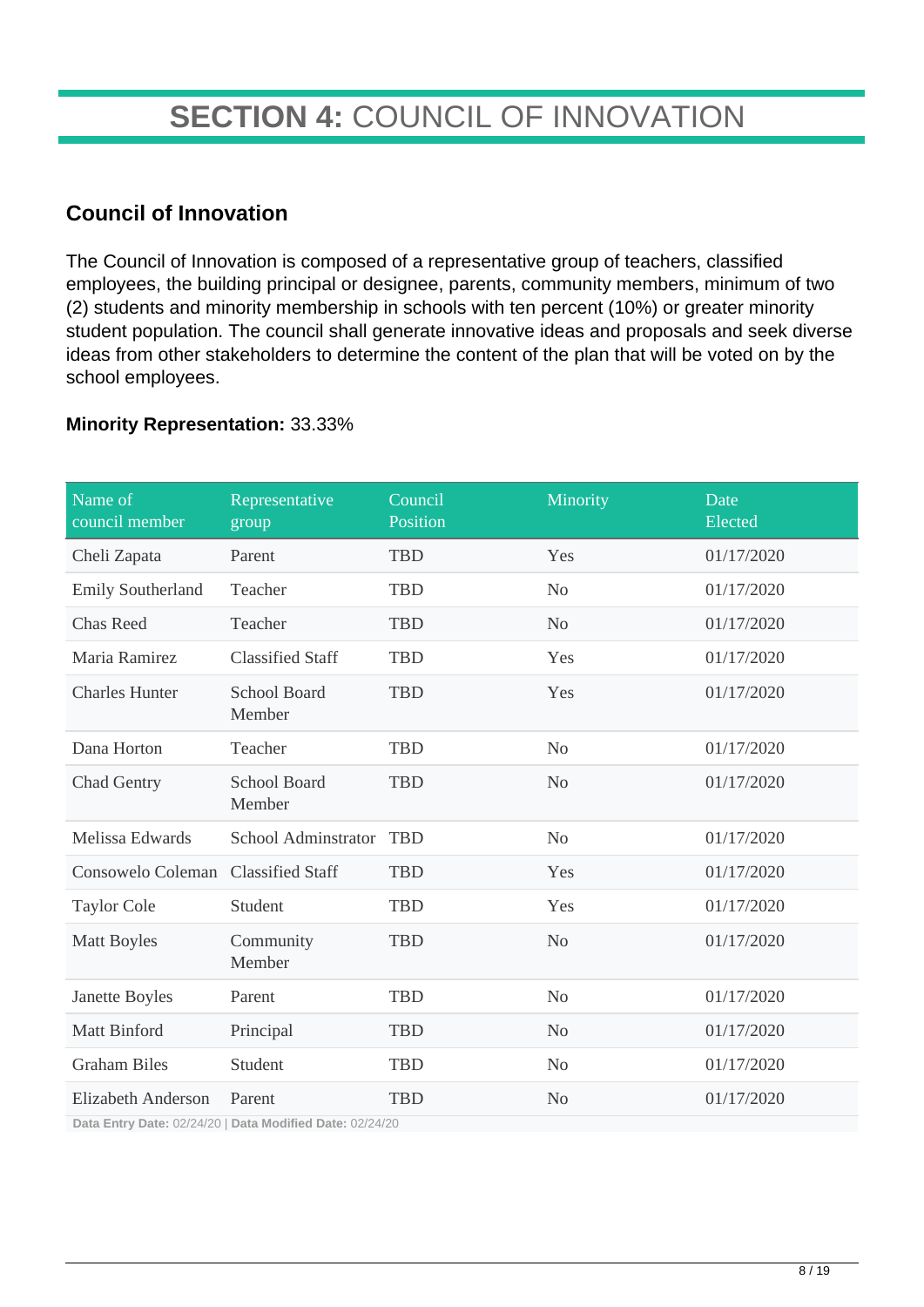## **SECTION 5:** VISION AND MISSION

### **The school's Vision statement**

The mission of the Lonoke School District is to create an environment that provides all students with academic skills and responsible citizenship.

## **The school's Mission statement**

#### **Our Students**

Our students will master core knowledge, skills, and competencies and will extend them into real-world situations that reflect expected depth and breadth for college and careers.

Our students will value collaboration and teamwork and will use related skills to build consensus, solve problems, and increase output.

Our students will display leadership in and out of the classroom, take initiative, and use feedback for improved results.

Our students will successfully complete internships, apprenticeships, and service learning projects to acquire marketable skills and demonstrate their readiness for college and careers.

Our students will pursue interests and future aspirations by building a marketable college/career portfolio that reflects required mastery and commitment.

Our students will demonstrate the speaking, listening, and writing skills needed for success in college and careers.

#### **Our Staff**

Success for every student in all of our schools will be at the forefront of every conversation. We will always promote what is best for our students in preparing them for careers and college work. We are committed to teaching critical life skills along with required content.

Classroom instruction will be highly engaging and will reflect high expectations for all students and include project-based learning, hands-on activities, real-world experiences, and opportunities for the application of skills.

We will build the capacity of our students to discover their interests and aspirations and pursue them through encouragement, support, and skill-building. We will provide opportunities for students to build networks to support their aspirations and interests. Available technological tools will be provided to match students with interests, build capacity for networking, and prepare students for careers and college.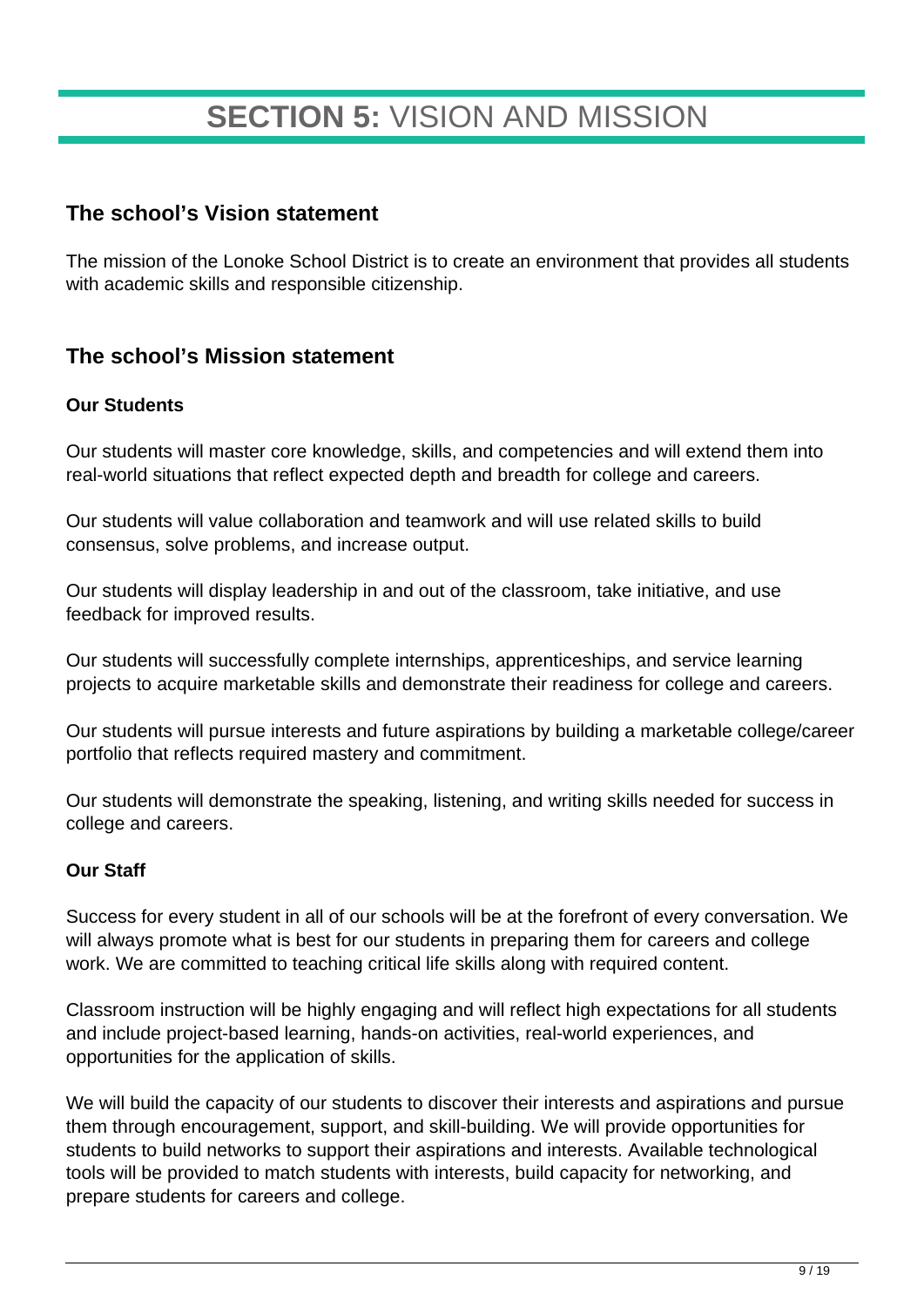All learners and parents are important to us as demonstrated by our commitment to build relationships, trust, and respect. We will provide an environment for all students that is Intellectually and physically safe. Regard for differences and opinions will be encouraged with a focus on reasonableness, mutual respect, and adherence to organizational expectations.

We believe that students should take responsibility for outcomes and will demonstrate the same by teaching and modeling personal accountability and ownership for outcomes. We will model expected behaviors (i.e. personal accountability, work ethic, respect, ongoing learning,, effective communication, and self-management) to prepare our students for college and careers.

Learners acquire mastery of knowledge, skills, and competencies at different paces, in diverse time frames, through various pathways, and in different places. Our students will have access to learning tools and will be afforded options in learning pathways to build ownership for outcomes and to ensure the best fit for each student.

Our curriculum, instruction, and assessment will be rigorous, relevant, aligned, and seamless with clear connections across grades and schools.

#### **Vision & Misson are:**

Completely revised

| Data Entry Date: 02/24/20   Data Modified Date: 04/22/20 |  |
|----------------------------------------------------------|--|
|----------------------------------------------------------|--|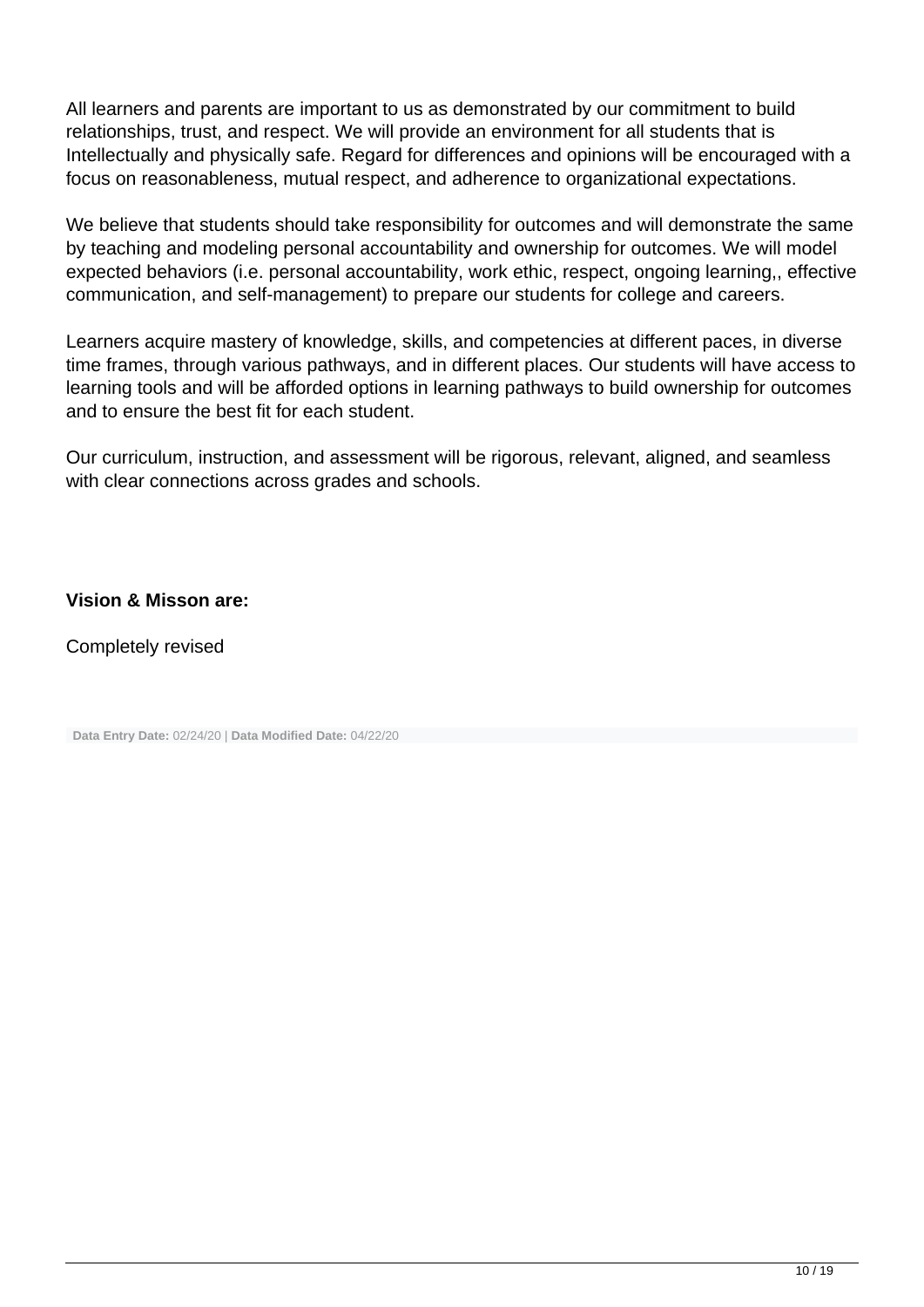## **SECTION 5:** TIMELINE OF WORK

## **Timeline of work:**

| Date       | Vision & Mission Work                                                            | Stakeholders Involved                                                            |
|------------|----------------------------------------------------------------------------------|----------------------------------------------------------------------------------|
| 04/22/2020 | Updated Vision and Mission statement to<br>reflect the newly revised statements. | Updated Vision and Mission statement to<br>reflect the newly revised statements. |
| 02/17/2020 | We are working on our mission and vision<br>statement district wide.             | We are working on our mission and vision<br>statement district wide.             |

**Data Entry Date:** 04/22/20 | **Data Modified Date:** 04/22/20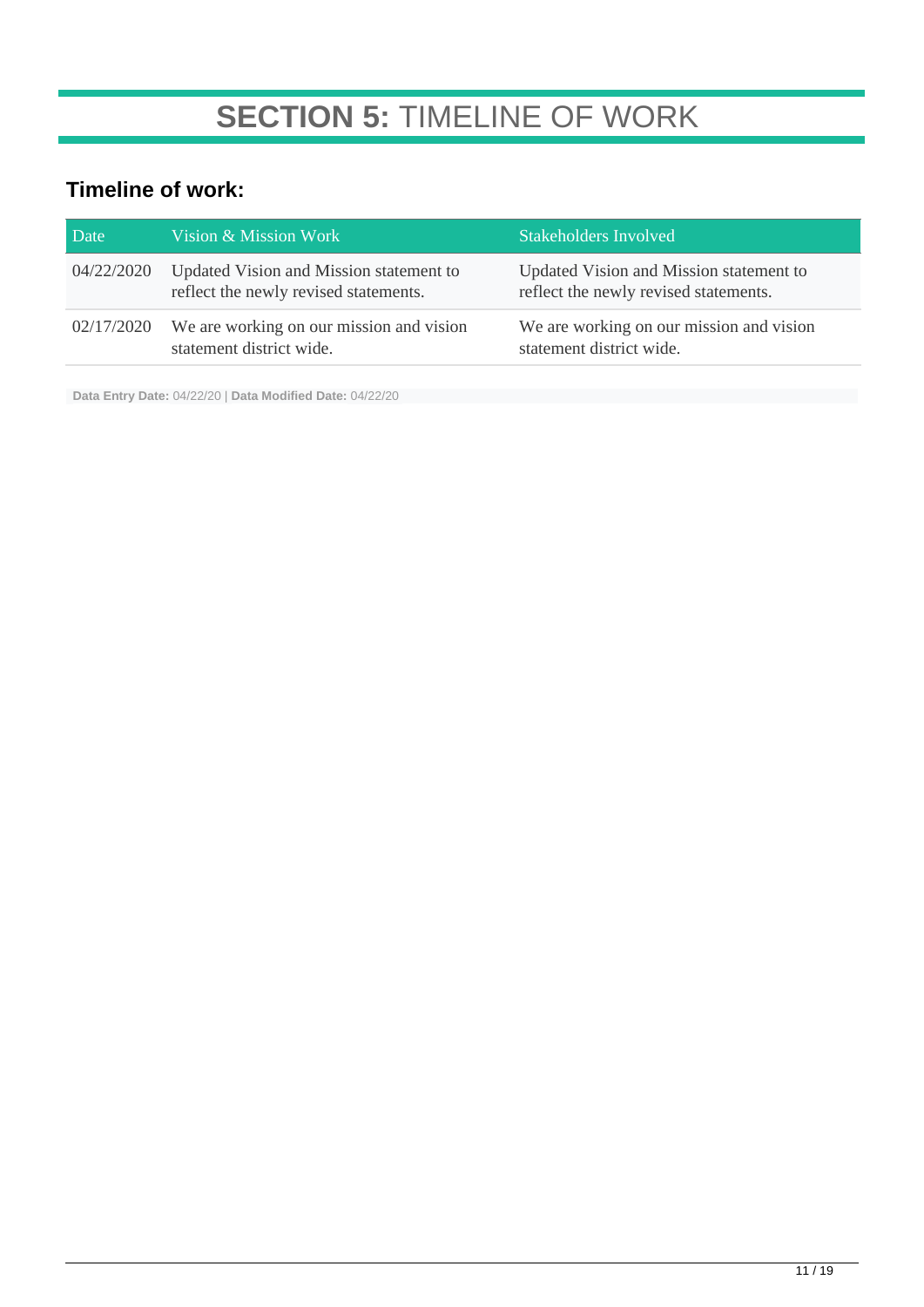## **SECTION 6:** GOALS AND ANTICIPATED OUTCOMES

### **Goals and Anticipated Outcomes**

These may include, but are not limited to, the following goals outlined in **AR Code § 6-15-2803** (2016)

#### Goal 1:

Over the course of four years, by implementing Phonics First and RISE strategies our students reading on grade level will increase by 5% per year as measured by IReady monthly data and ACT Aspire growth and performance scores.

#### Goal 2:

Our goal is to support emotionally healthy safe children. This will produce students that are self-aware and self regulated productive citizens. We are going to address this through a school and district initiative G.U.I.D.E for Life, State Playbook support program. This goal will be measured by discipline issue reports, office referral reports, student and staff attendance reports, bullying reports and mentor meetings.

#### Goal 3:

We will provide opportunities for acceleration and exploration not based on grade or age but based on aptitude and interest of each student as measured by standards based report cards, collaboration with middle school and teachers, by the number of students seeking accelerated courses, the number of advance courses completed, and IReady and Fire student reports.

#### Goal 4:

LES students will complete 5th grade in a Stem rich environment with competence in Pitsco Lab learning, robotics, coding, and Stem led career pathways during their three years at LES. This will be measured by pre and post tests, ACT Aspire, and mastery of skills. Our focus will be on student growth.

**Data Entry Date:** 02/24/20 | **Data Modified Date:** 06/01/20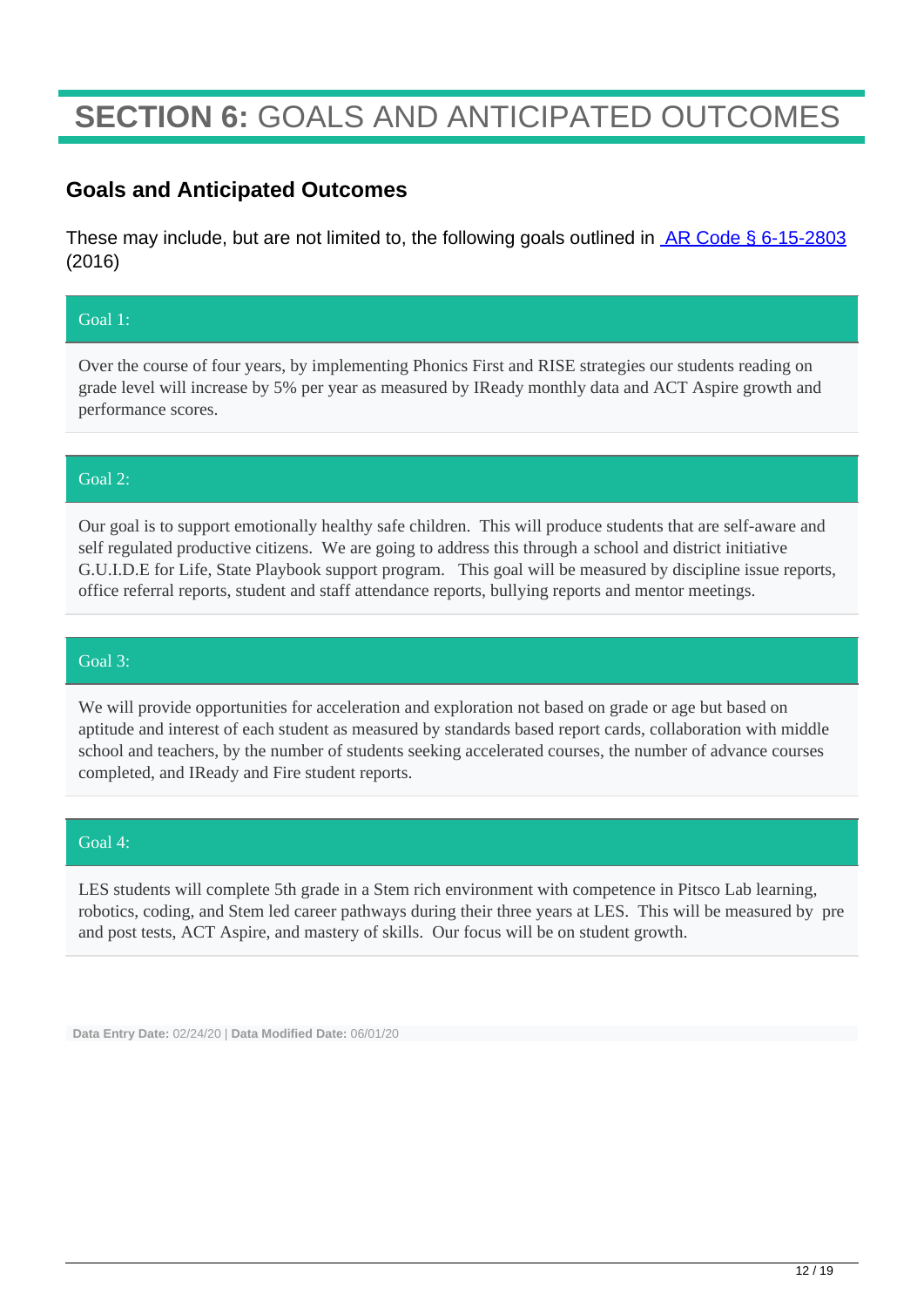## **SECTION 7:** THEORY OF ACTION TO ACHIEVE INNOVATION GOALS - INNOVATION PLAN

## **Theory of Action to Achieve Innovation Goals: Innovation Plan**

Please connect the SOI goals to the innovations,performance targets, timeline, and waivers needed for implementation. Note: limit the response to no more than five (5) goals. Complete Theory of Action for each goal.

| growth and performance scores.                                                                                                                                                                                                                                                                                                                                                                                                                                                                               | Goal 1   Over the course of four years, by implementing Phonics First and RISE strategies our students<br>reading on grade level will increase by 5% per year as measured by IReady monthly data and ACT Aspire                                                                                                                     |
|--------------------------------------------------------------------------------------------------------------------------------------------------------------------------------------------------------------------------------------------------------------------------------------------------------------------------------------------------------------------------------------------------------------------------------------------------------------------------------------------------------------|-------------------------------------------------------------------------------------------------------------------------------------------------------------------------------------------------------------------------------------------------------------------------------------------------------------------------------------|
| Output/Actions<br>(innovation strategy)                                                                                                                                                                                                                                                                                                                                                                                                                                                                      | utilize a variety of reading resources through personalized learning. Three major<br>components of personalization; 1. time, place, and delivery. 2. Student options,<br>interest, and specialization. 3. Student need and paced programming that is not<br>restrained by age or grade and taps in to each students gift and voice. |
| <b>Expected Short Term</b><br>Outcome                                                                                                                                                                                                                                                                                                                                                                                                                                                                        | our students will master grade level reading skills                                                                                                                                                                                                                                                                                 |
| Interim Performance<br>Target with expected<br>change                                                                                                                                                                                                                                                                                                                                                                                                                                                        | We will use our IReady monthly data and our interim assessments which will be<br>reviewed by our leadership committee to do trend analysis and make adjustments to<br>implementation. Also this data will drive our RTI process for interventions.                                                                                  |
| Data/Instrument                                                                                                                                                                                                                                                                                                                                                                                                                                                                                              | our ACT Aspire scores, personalized learning platform, student performance growth<br>report                                                                                                                                                                                                                                         |
| Date<br>(by when)                                                                                                                                                                                                                                                                                                                                                                                                                                                                                            | 7/31/2021                                                                                                                                                                                                                                                                                                                           |
| Materials/Resources<br>needed                                                                                                                                                                                                                                                                                                                                                                                                                                                                                | reading curriculum, ACT Aspire Prep, assistance from middle school teachers,<br>personalized learning platform                                                                                                                                                                                                                      |
| Waiver Needed?<br>$\blacksquare$ $\blacksquare$ $\blacksquare$ $\blacksquare$ $\blacksquare$ $\blacksquare$ $\blacksquare$ $\blacksquare$ $\blacksquare$ $\blacksquare$ $\blacksquare$ $\blacksquare$ $\blacksquare$ $\blacksquare$ $\blacksquare$ $\blacksquare$ $\blacksquare$ $\blacksquare$ $\blacksquare$ $\blacksquare$ $\blacksquare$ $\blacksquare$ $\blacksquare$ $\blacksquare$ $\blacksquare$ $\blacksquare$ $\blacksquare$ $\blacksquare$ $\blacksquare$ $\blacksquare$ $\blacksquare$ $\blacks$ | Yes                                                                                                                                                                                                                                                                                                                                 |

**Data Entry Date: 02/26/20 | Data Modified Date: 07/16/20** 

Goal 2 | Our goal is to support emotionally healthy safe children. This will produce students that are selfaware and self regulated productive citizens. We are going to address this through a school and district initiative G.U.I.D.E for Life, State Playbook support program. This goal will be measured by discipline issue reports, office referral reports, student and staff attendance reports, bullying reports and mentor meetings.

| Output/Actions                        | implement a SEL curriculum, counselor classes, flex Fridays, mentor meeting, and     |
|---------------------------------------|--------------------------------------------------------------------------------------|
| (innovation strategy)                 | the House program                                                                    |
| <b>Expected Short Term</b><br>Outcome | students will master essential self skills needed for everyday life                  |
| Interim Performance                   | Our focus areas will be communication, teamwork, problem solving and                 |
| Target with expected                  | responsibility. These skills will enable our students to better cope with home life, |
| change                                | stressful situations, school relationships, and personal issues                      |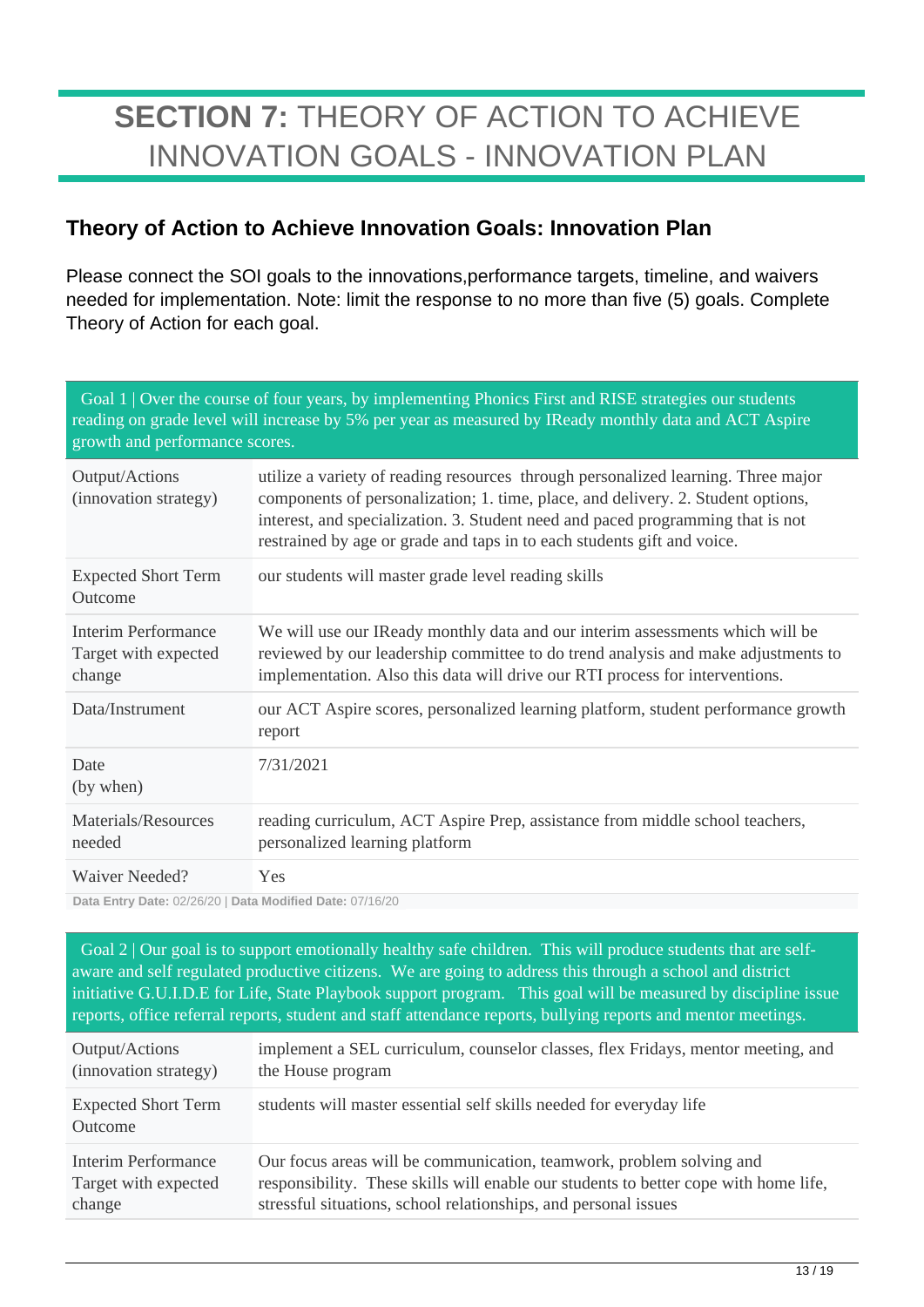| Data/Instrument               | less discipline issues, less office referrals, and mentor meetings     |
|-------------------------------|------------------------------------------------------------------------|
| Date<br>(by when)             | 07/31/2021                                                             |
| Materials/Resources<br>needed | Social Emotional curriculum, counselor classes, House program, mentors |
| Waiver Needed?                | Yes                                                                    |

**Data Entry Date:** 02/26/20 | **Data Modified Date:** 05/27/20

 Goal 3 | We will provide opportunities for acceleration and exploration not based on grade or age but based on aptitude and interest of each student as measured by standards based report cards, collaboration with middle school and teachers, by the number of students seeking accelerated courses, the number of advance courses completed, and IReady and Fire student reports.

| Output/Actions<br>(innovation strategy)               | use personalized learning in our classrooms to enable students to have choice over<br>pace and path of learning                                                                                                         |
|-------------------------------------------------------|-------------------------------------------------------------------------------------------------------------------------------------------------------------------------------------------------------------------------|
| <b>Expected Short Term</b><br>Outcome                 | students will master essential skills and have the opportunity, once mastery is<br>demonstrated, to have accelerated advanced grade level opportunities for example a<br>5th grade student being able to do Pre-Algebra |
| Interim Performance<br>Target with expected<br>change | enable students to meet or exceed individual goals                                                                                                                                                                      |
| Data/Instrument                                       | pre and post tests, ACT Aspire, IReady and Fire                                                                                                                                                                         |
| Date<br>(by when)                                     | 07/31/2021                                                                                                                                                                                                              |
| Materials/Resources<br>needed                         | one to one chrome books, personalized learning platform, pre and post tests                                                                                                                                             |
| Waiver Needed?                                        | <b>Yes</b>                                                                                                                                                                                                              |

**Data Entry Date:** 02/26/20 | **Data Modified Date:** 06/01/20

 Goal 4 | LES students will complete 5th grade in a Stem rich environment with competence in Pitsco Lab learning, robotics, coding, and Stem led career pathways during their three years at LES. This will be measured by pre and post tests, ACT Aspire, and mastery of skills. Our focus will be on student growth. Output/Actions (innovation strategy) Each student will be surveyed quarterly and given options of enrichment activities in areas of STEM exploration. Expected Short Term Outcome students will be more involved in their learning Interim Performance Target with expected change empower students to choose their own pathways through labs, career training, community involvement, and cultural competences Data/Instrument pre and post tests, ACT Aspire, and mastery of skills, student performance growth report Date (by when) 7/31/2021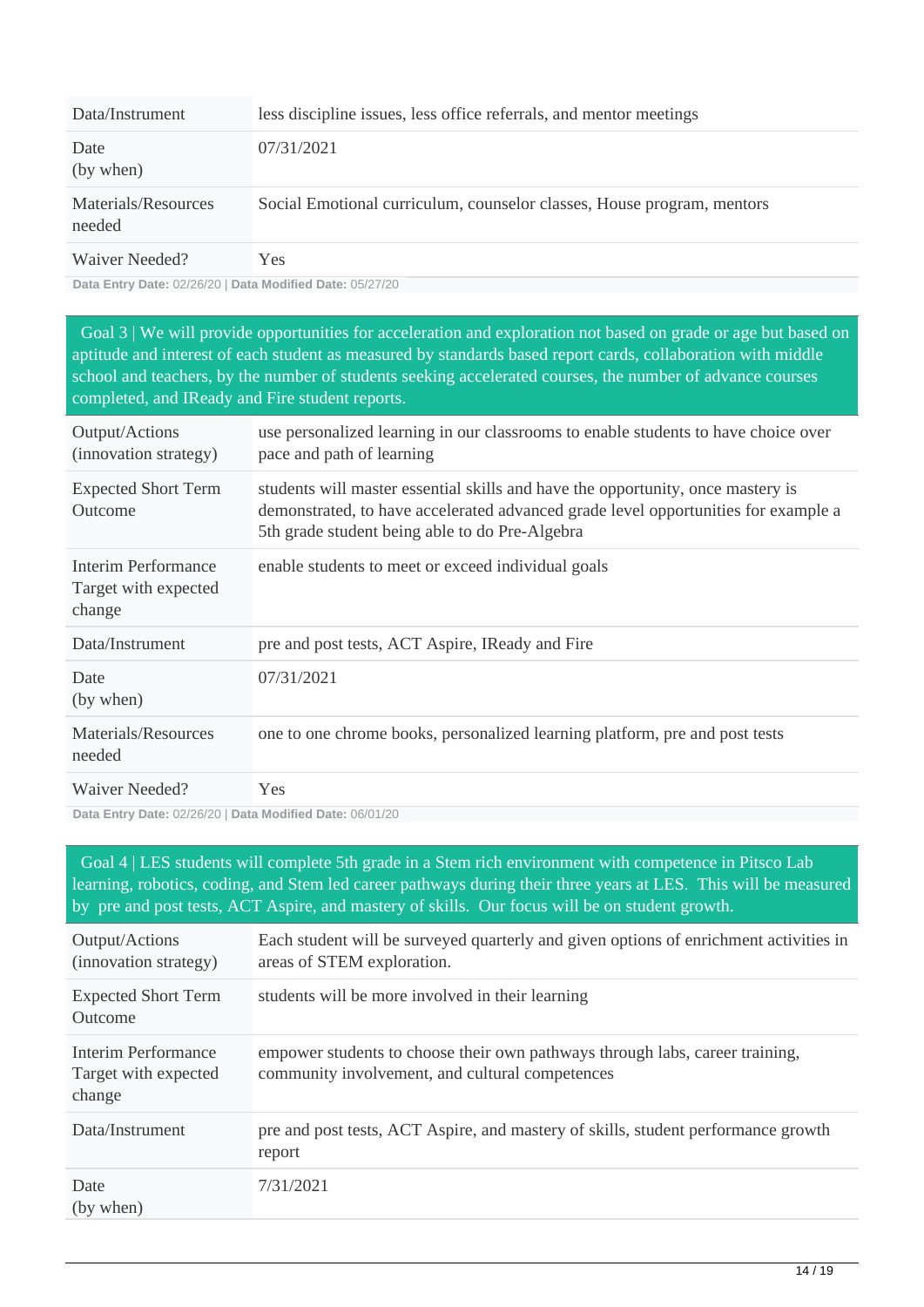| Materials/Resources | community members, classified teachers, robotics equipment, coding materials, and |
|---------------------|-----------------------------------------------------------------------------------|
| needed              | Pitsco lab, Spanish instruction                                                   |
| Waiver Needed?      | Y es                                                                              |

**Data Entry Date:** 02/26/20 | **Data Modified Date:** 06/01/20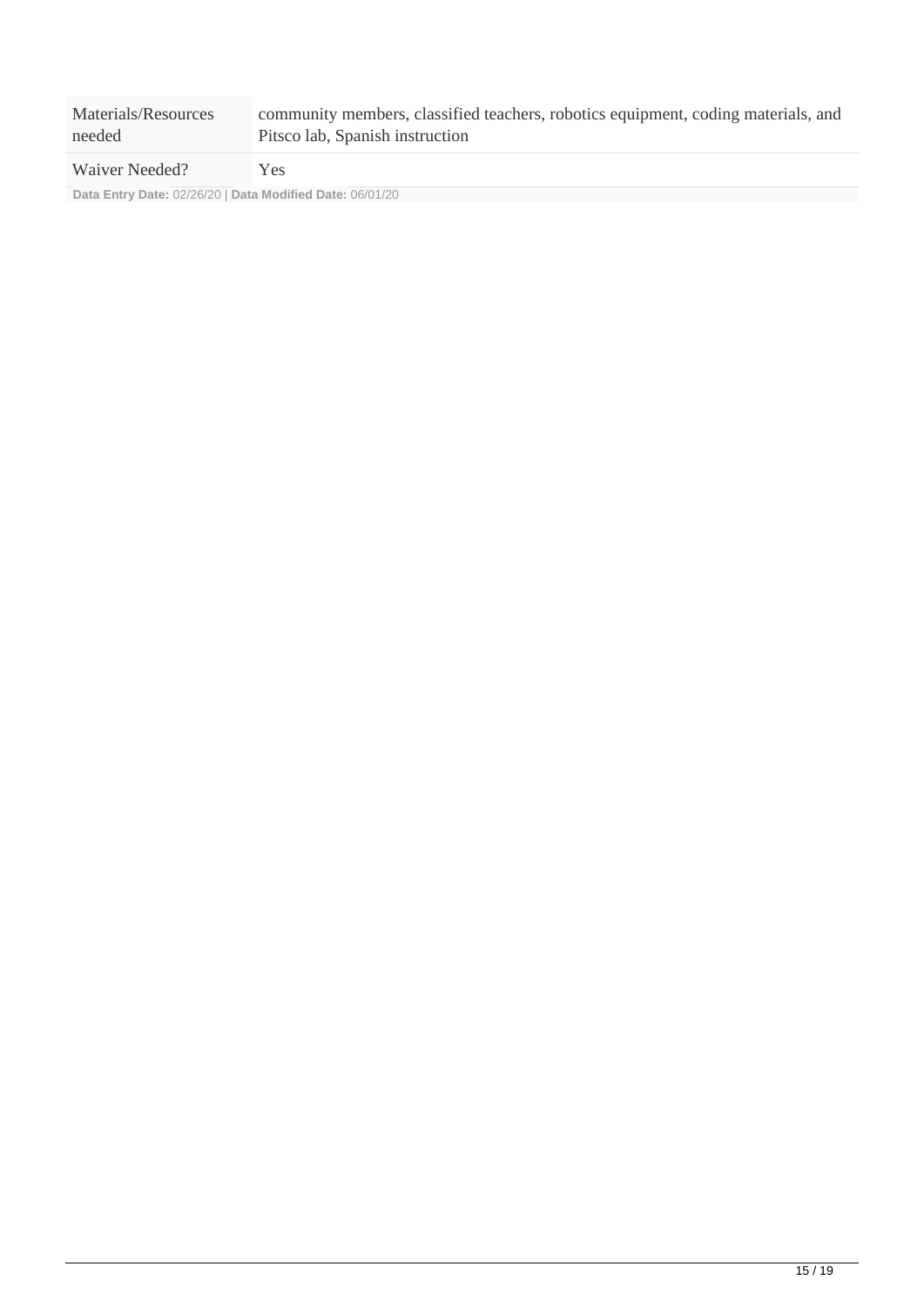## **SECTION 7:** WAIVERS

## **Waivers needed to Achieve Proposed Innovations**

The linked chart may assist: **[Commonly Granted Waivers](http://www.arkansased.gov/public/userfiles/Learning_Services/Charter%20and%20Home%20School/Charter%20School-Division%20of%20Learning%20Services/Applications/Waiver_Document.pdf)**

 Goal 3 | We will provide opportunities for acceleration and exploration not based on grade or age but based on aptitude and interest of each student as measured by standards based report cards, collaboration with middle school and teachers, by the number of students seeking accelerated courses, the number of advance courses completed, and IReady and Fire student reports.

- Waiver Sought Standard 1-A.5 Rules governing accreditation and Section 3.00 Rules governing class size and load.
- Rationale Use of a flex schedule could result in a teacher having more students than allowed in a digitally blended class. During flex time, students will be allowed to find a comfortable class in which to work and get support or enroll due to the student's interest in a particular class. A flex schedule would allow teachers to implement more differentiated RTI strategies, enrichment opportunities, and project-based learning activities. A request for a maximum of 30 students in these classes but teacher will not have more than the daily number as required by law.
- Explanation This waiver is needed or Goals 1-4.

**Data Entry Date:** 02/27/20 | **Data Modified Date:** 08/12/20

| Goal 4   LES students will complete 5th grade in a Stem rich environment with competence in Pitsco Lab<br>learning, robotics, coding, and Stem led career pathways during their three years at LES. This will be measured<br>by pre and post tests, ACT Aspire, and mastery of skills. Our focus will be on student growth. |                                                                                                                                                                                                                                                                                                                                                                                                                                                                                                                                                                                                                                                                                                                                                                                                                              |  |
|-----------------------------------------------------------------------------------------------------------------------------------------------------------------------------------------------------------------------------------------------------------------------------------------------------------------------------|------------------------------------------------------------------------------------------------------------------------------------------------------------------------------------------------------------------------------------------------------------------------------------------------------------------------------------------------------------------------------------------------------------------------------------------------------------------------------------------------------------------------------------------------------------------------------------------------------------------------------------------------------------------------------------------------------------------------------------------------------------------------------------------------------------------------------|--|
| Waiver Sought                                                                                                                                                                                                                                                                                                               | Library Media Specialist Arkansas Code Annotated: 6-25-103 Library Media Services<br>Program defined: 6-25-104                                                                                                                                                                                                                                                                                                                                                                                                                                                                                                                                                                                                                                                                                                               |  |
| Rationale                                                                                                                                                                                                                                                                                                                   | To maximize the position and skills of our media specialist, we would like the library to<br>become an innovation hub. Our media specialist will provide a rich learning environment as<br>students and families learn to communicate through technology. The media specialist will<br>pursue opportunities for students to connect with the world around them through digital<br>meetings, virtual field trips, and utilize the green screen. The media specialist will create a<br>makerspace for students to create, explore, and discover using various tools. This creative,<br>flexible learning space will enhance the student learning process and nurture their<br>imaginations. Flexible scheduling will allow teachers, students, and families time to access<br>the library resources throughout the school day. |  |
| Explanation                                                                                                                                                                                                                                                                                                                 | The responsibilities of media specialist requires more flexibility than a librarian and is<br>needed within the position of media specialist. This waiver is needed for Goals 1, 3, and 4.                                                                                                                                                                                                                                                                                                                                                                                                                                                                                                                                                                                                                                   |  |

**Data Entry Date:** 02/26/20 | **Data Modified Date:** 08/04/20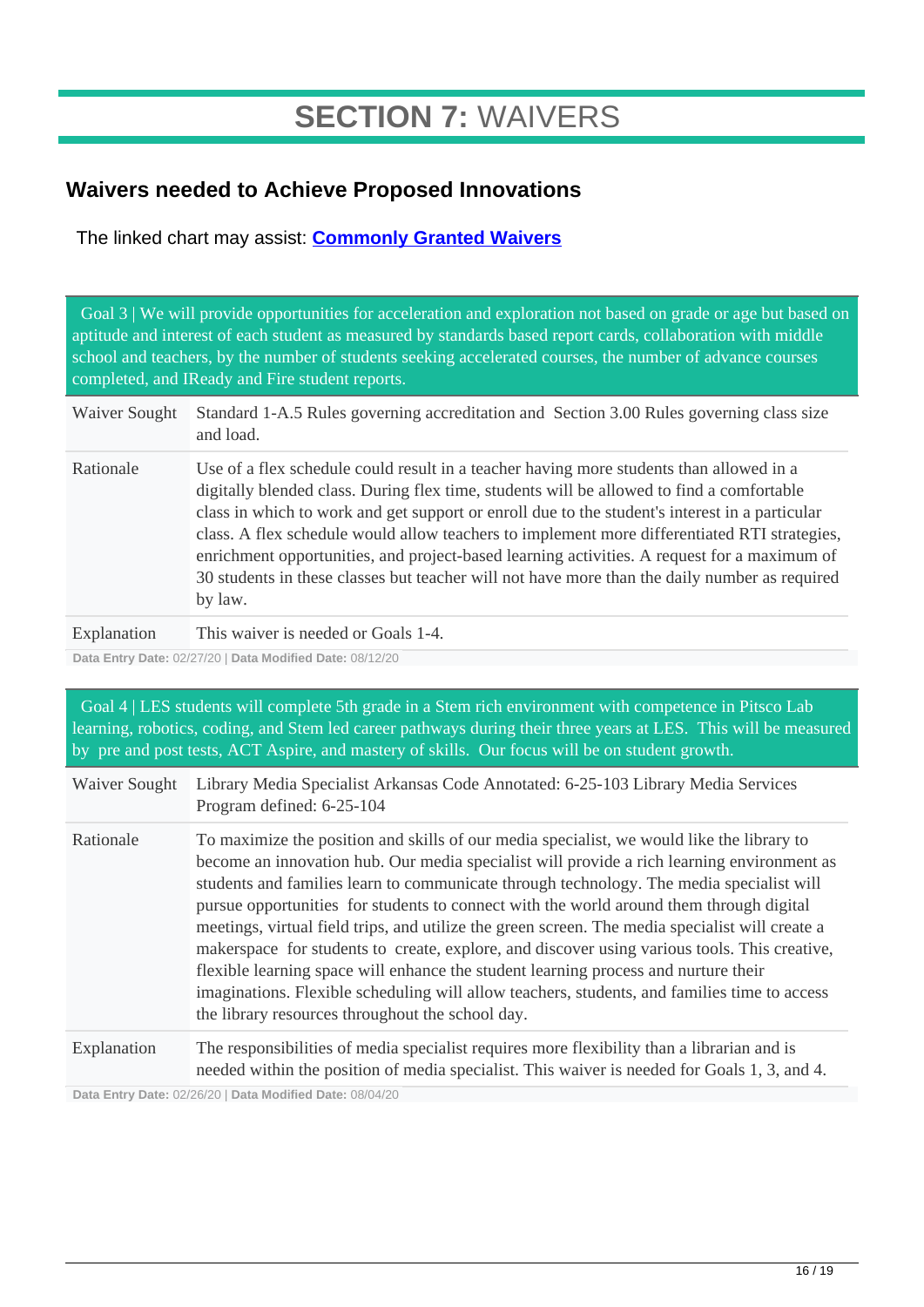## **SECTION 8:** ELECTION RESULTS

## **Election Results**

Faculty and staff of the school must vote on the innovation plan presented by the Council of Innovation. **Sixty percent of all school employees must vote in favor for the application to be submitted to the ADE.**

| Number of Licensed and Classified Staff                                   | 42     |
|---------------------------------------------------------------------------|--------|
| Number of Staff who voted                                                 | 38     |
| Number of Staff who voted for the proposed Plan                           | 38     |
| Number of Staff who voted against the proposed plan                       | $\cup$ |
| Percentage of staff voting in favor of the proposed<br>plan of innovation |        |

**Data Entry Date:** 03/02/20 | **Data Modified Date:** 03/02/20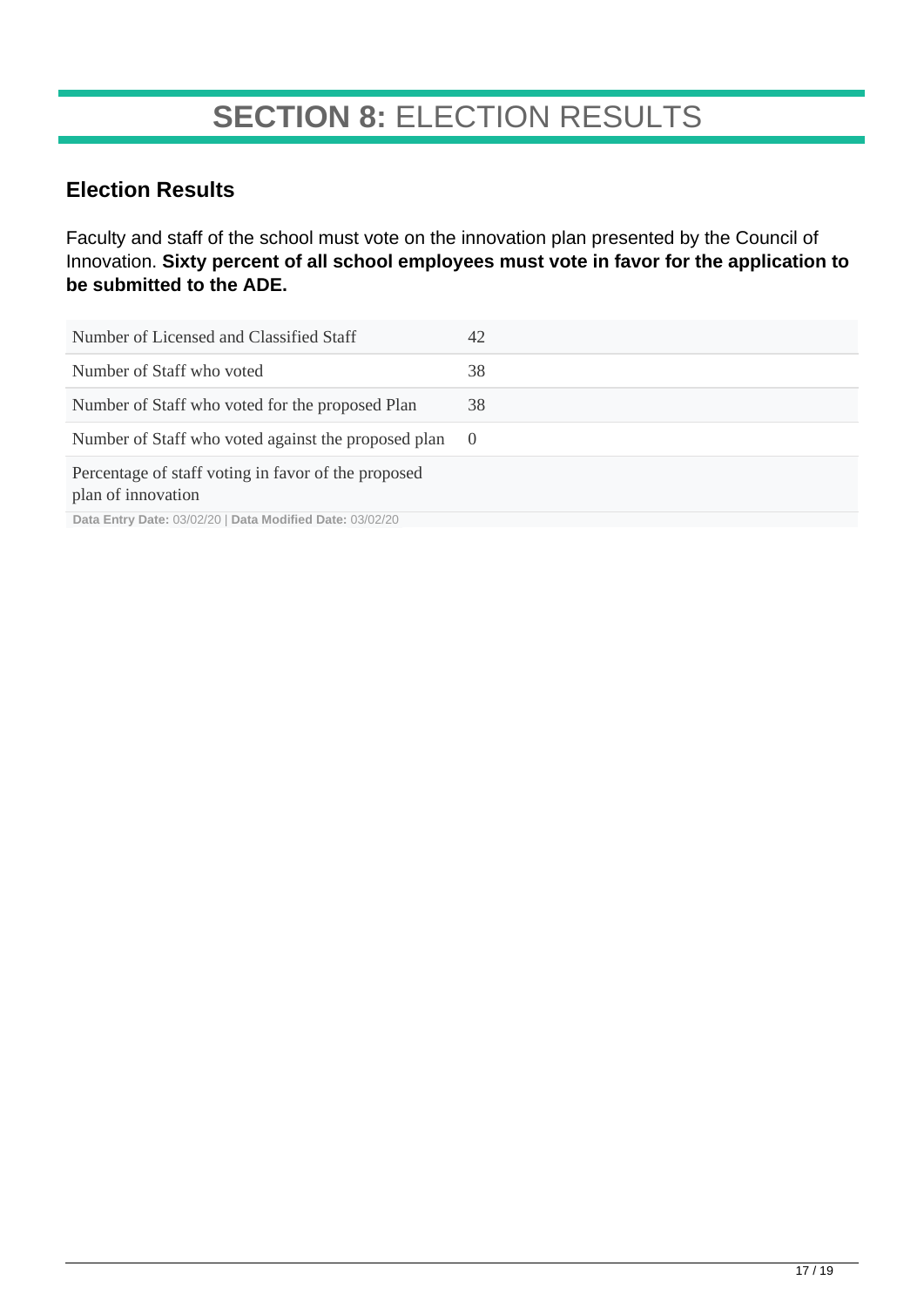## **SECTION 9:** PROFESSIONAL DEVELOPMENT SCOPE

## **2020-21 Professional Development Plan for Innovation Implementation**

#### **Innovation Strategy:** Personalized learning

#### **Goals:** Goal 3, Goal 4

| Date        | What?                                   | Purpose (Why?)                    | Target Audience (Who?) |
|-------------|-----------------------------------------|-----------------------------------|------------------------|
| spring 2020 | Professional development Information on | personalized learning<br>platform | staff                  |

### **Innovation Strategy:** Social Emotional Learning - We will train the entire staff on the EduGuide Platform

### **Goals:** Goal 2

| Date        | What?                                   | Purpose (Why?)                                                                                                                     | Target Audience (Who?) |
|-------------|-----------------------------------------|------------------------------------------------------------------------------------------------------------------------------------|------------------------|
| Summer 2020 | Social Emotional<br>Learning curriculum | to implement a program<br>that enhances self-<br>management and self-<br>awareness skills to<br>achieve school and life<br>success | staff                  |

### **Innovation Strategy:** STEM

#### **Goals:** Goal 1, Goal 3, Goal 4

| Date        | What?                | Purpose $(Why?)$                                                              | Target Audience (Who?) |
|-------------|----------------------|-------------------------------------------------------------------------------|------------------------|
| Summer 2020 | <b>STEM</b> training | to incorporate additional<br>Pitsco labs and coding and<br>robotics teachings | staff                  |

### **Innovation Strategy:** SOI Site Visit

#### **Goals:** Goal 3, Goal 4

| Date        | What?                                  | Purpose (Why?)                                            | Target Audience (Who?) |
|-------------|----------------------------------------|-----------------------------------------------------------|------------------------|
| spring 2020 | SOI Site visit to Weiner<br>Elementary | to observe a model school selected staff<br>of innovation |                        |